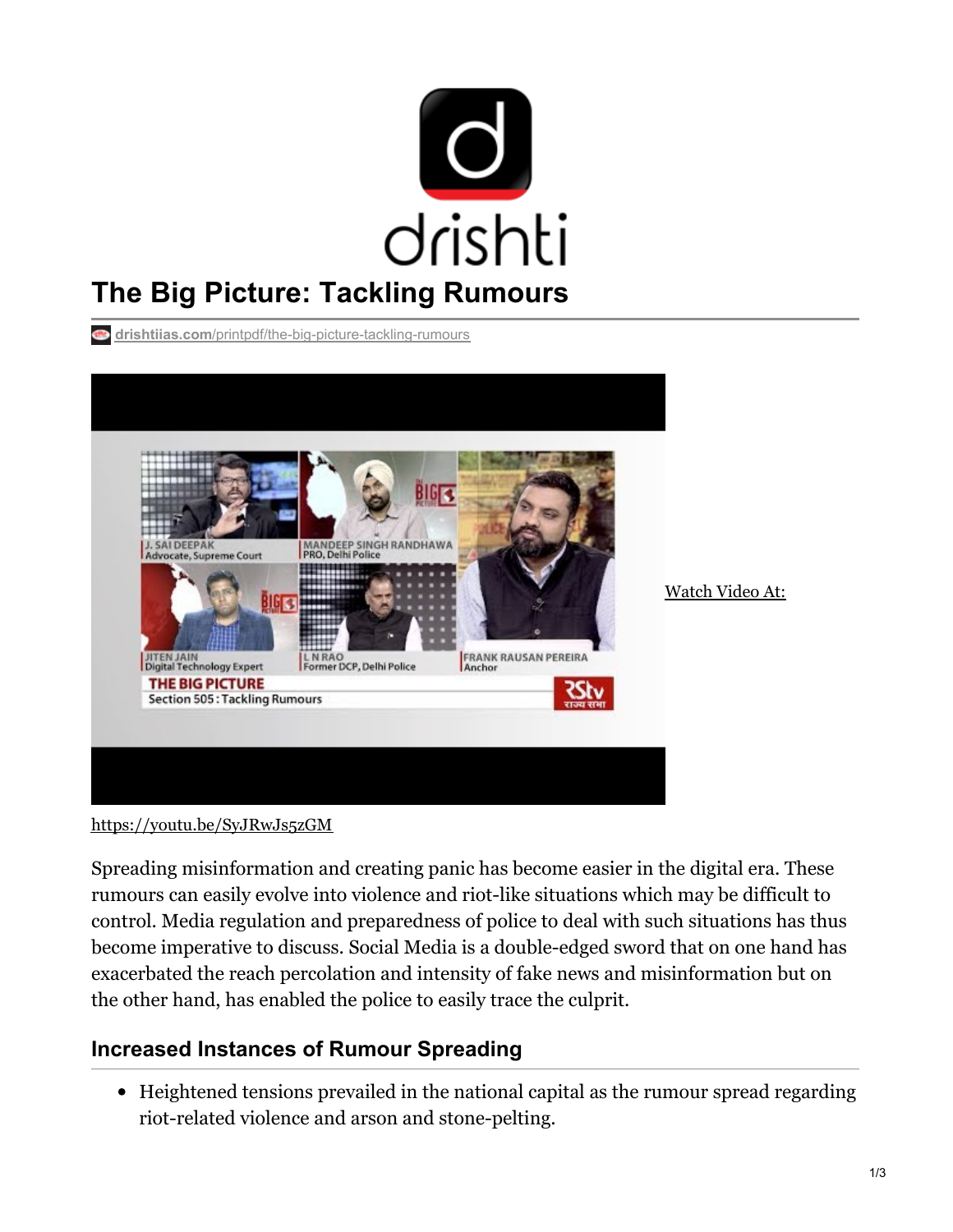- As the rumours spread, police were inundated with calls from certain areas. Delhi police got over 3,000 distress calls from people panicked over riot-related rumours.
- More than 500 distress calls were made from west Delhi alone, causing a mobile network jam in the city.
- The rumours prompted senior police officers to come on the ground and quell the hoax. The police also took to social media to control panic.

### **SOP of Police**

- **Tackle the rumours:** Rumour-mongering puts undue pressure on the police. The police are expected to tackle the situation by putting out statements to quell the rumour.
- **Reach out to public:** The police may use both the traditional media platforms as well as official social media handles to reach out to the public. They may also conduct patrols in the impacted area.

#### **Laws to Deal with Rumors**

**Section 153A:** It deals with promoting enmity between different groups on grounds of religion, race, place of birth, residence, language, etc., and doing acts prejudicial to maintenance of harmony

All hate crimes can be penalized under Section 153A of the Indian Penal Code.

**Section 505:** Criminalizes making statements, reports or rumors that encourages members of armed forces or a police officer to refuse to perform his duty, encourages a person to commit offences against the state or disturb public tranquillity and incites persons to disturb public tranquillity.

It does not amount to an offence, within the meaning of this section when the person making, publishing or circulating any such statement, rumour or report, has reasonable grounds for believing that such statement, rumour or report is true and makes, publishes or circulates it in good faith and without any malafide intent.

Offences committed under both sections are cognizable which means that an accused can be arrested without a warrant.

#### **Surveillance vs Privacy**

• The Supreme Court in Justice K. S. Puttaswamy (Retd) Vs Union of India unanimously held that Indians have a constitutionally protected fundamental right to privacy that is an intrinsic part of life and liberty under Article 21.

However, this right is not absolute and is subject to certain restrictions.

Governments can demand information in the larger national interest if a certain post is responsible for rumour-mongering. There are certain basic barriers for such action